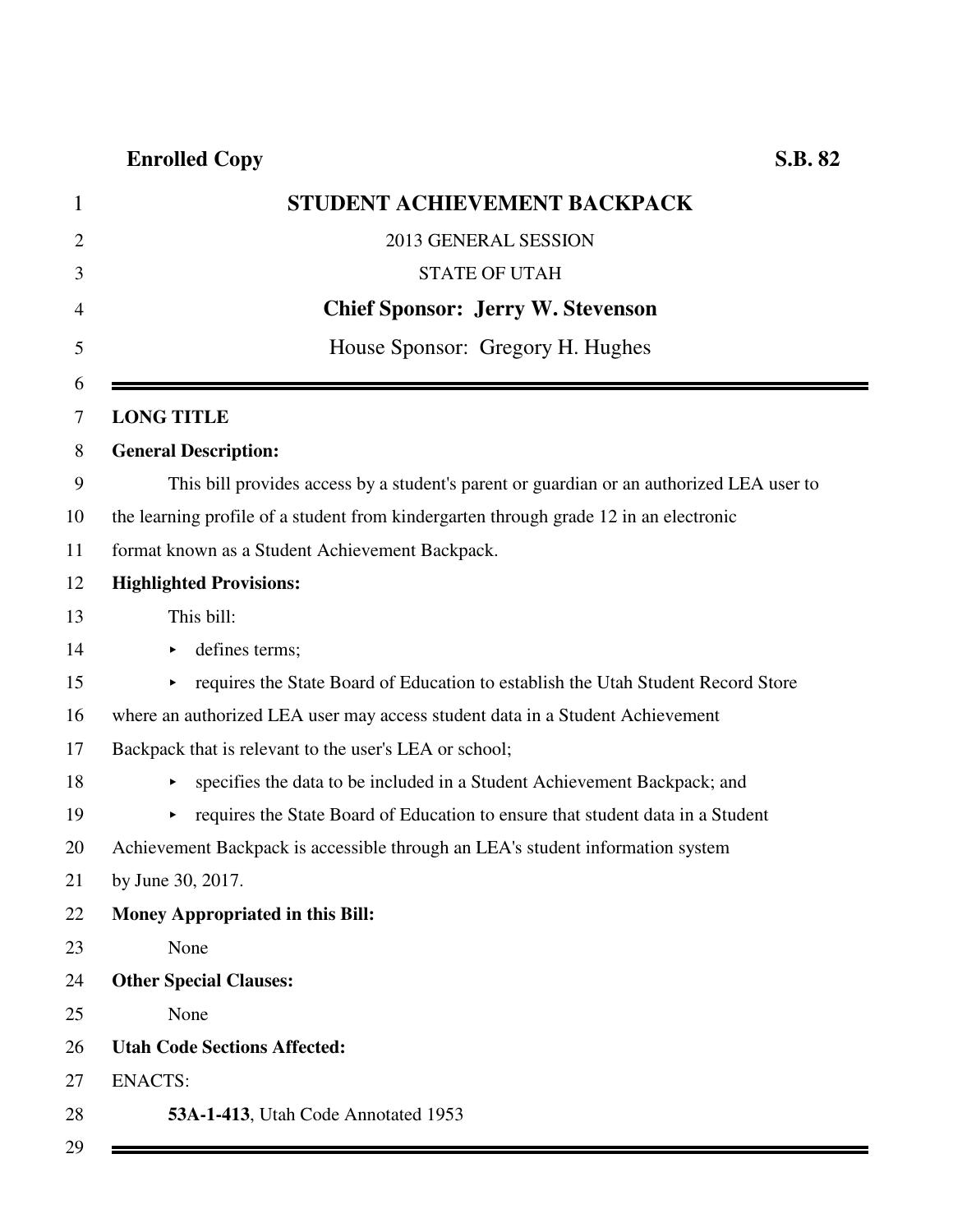**S.B. 82 Enrolled Copy**

| 30 | Be it enacted by the Legislature of the state of Utah:                                         |
|----|------------------------------------------------------------------------------------------------|
| 31 | Section 1. Section 53A-1-413 is enacted to read:                                               |
| 32 | 53A-1-413. Student Achievement Backpack -- Utah Student Records Store.                         |
| 33 | (1) As used in this section:                                                                   |
| 34 | (a) "Authorized LEA user" means a teacher or other person who is:                              |
| 35 | (i) employed by an LEA that provides instruction to a student; and                             |
| 36 | (ii) authorized to access data in a Student Achievement Backpack through the Utah              |
| 37 | <b>Student Record Store.</b>                                                                   |
| 38 | (b) "LEA" means a school district, charter school, or the Utah Schools for the Deaf and        |
| 39 | the Blind.                                                                                     |
| 40 | (c) "Student Achievement Backpack" means, for a student from kindergarten through              |
| 41 | grade 12, a complete learner profile that:                                                     |
| 42 | (i) is in electronic format;                                                                   |
| 43 | (ii) follows the student from grade to grade and school to school; and                         |
| 44 | (iii) is accessible by the student's parent or guardian or an authorized LEA user.             |
| 45 | (d) "U-PASS" means the Utah Performance Assessment System for Students                         |
| 46 | established in Part 6, Achievement Tests.                                                      |
| 47 | (e) "Utah Student Record Store" means a repository of student data collected from              |
| 48 | LEAs as part of the state's longitudinal data system that is:                                  |
| 49 | (i) managed by the Utah State Office of Education;                                             |
| 50 | (ii) cloud-based; and                                                                          |
| 51 | (iii) accessible via a web browser to authorized LEA users.                                    |
| 52 | (2) (a) The State Board of Education shall use the robust, comprehensive data                  |
| 53 | collection system maintained by the Utah State Office of Education, which collects             |
| 54 | longitudinal student transcript data from LEAs and the unique student identifiers as described |
| 55 | in Section 53A-1-603.5, to allow the following to access a student's Student Achievement       |
| 56 | Backpack:                                                                                      |
|    |                                                                                                |

57 (i) the student's parent or guardian; and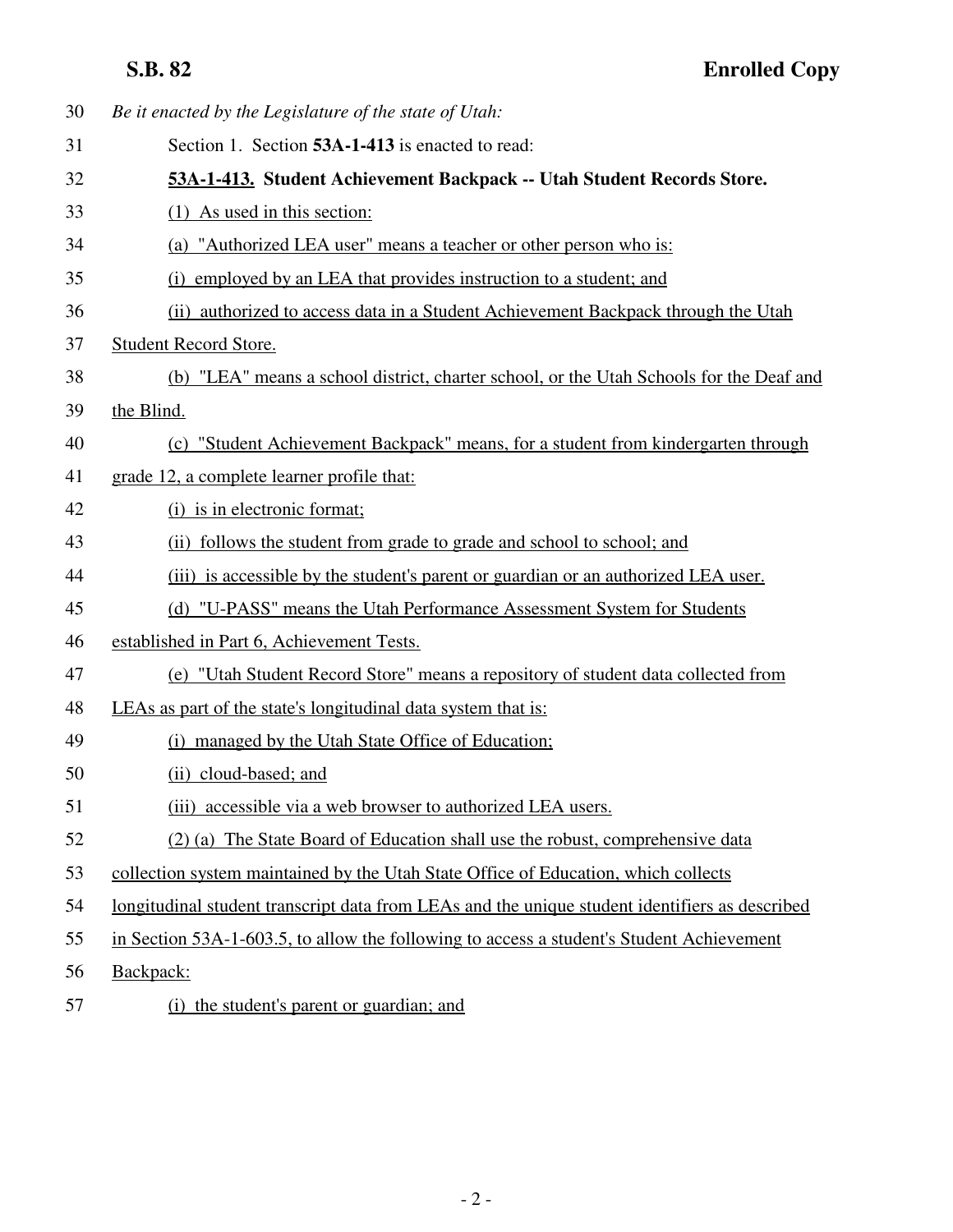## **Enrolled Copy S.B. 82**

| 58 | (ii) each LEA that provides instruction to the student.                                      |
|----|----------------------------------------------------------------------------------------------|
| 59 | (b) The State Board of Education shall ensure that a Student Achievement Backpack:           |
| 60 | (i) provides a uniform, transparent reporting mechanism for individual student               |
| 61 | progress;                                                                                    |
| 62 | (ii) provides a complete learner history for postsecondary planning;                         |
| 63 | (iii) provides a teacher with visibility into a student's complete learner profile to better |
| 64 | inform instruction and personalize education;                                                |
| 65 | (iv) assists a teacher or administrator in diagnosing a student's learning needs through     |
| 66 | the use of data already collected by the State Board of Education;                           |
| 67 | (v) facilitates a student's parent or guardian taking an active role in the student's        |
| 68 | education by simplifying access to the student's complete learner profile; and               |
| 69 | (vi) serves as additional disaster mitigation for LEAs by using a cloud-based data           |
| 70 | storage and collection system.                                                               |
| 71 | (3) Using existing information collected and stored in the data warehouse maintained         |
| 72 | by the Utah State Office of Education, the State Board of Education shall create the Utah    |
| 73 | Student Record Store where an authorized LEA user may:                                       |
| 74 | (a) access data in a Student Achievement Backpack relevant to the user's LEA or              |
| 75 | school; or                                                                                   |
| 76 | (b) request student records to be transferred from one LEA to another.                       |
| 77 | (4) The State Board of Education shall implement security measures to ensure that:           |
| 78 | (a) student data stored or transmitted to or from the Utah Student Record Store is           |
| 79 | secure and confidential pursuant to the requirements of the Family Educational Rights and    |
| 80 | Privacy Act, 20 U.S.C. Sec. 1232g; and                                                       |
| 81 | (b) an authorized LEA user may only access student data that is relevant to the user's       |
| 82 | LEA or school.                                                                               |
| 83 | (5) A student's parent or guardian may request the student's Student Achievement             |
| 84 | Backpack from the LEA or the school in which the student is enrolled.                        |
| 85 | (6) No later than June 30, 2014, an authorized LEA user shall be able to access student      |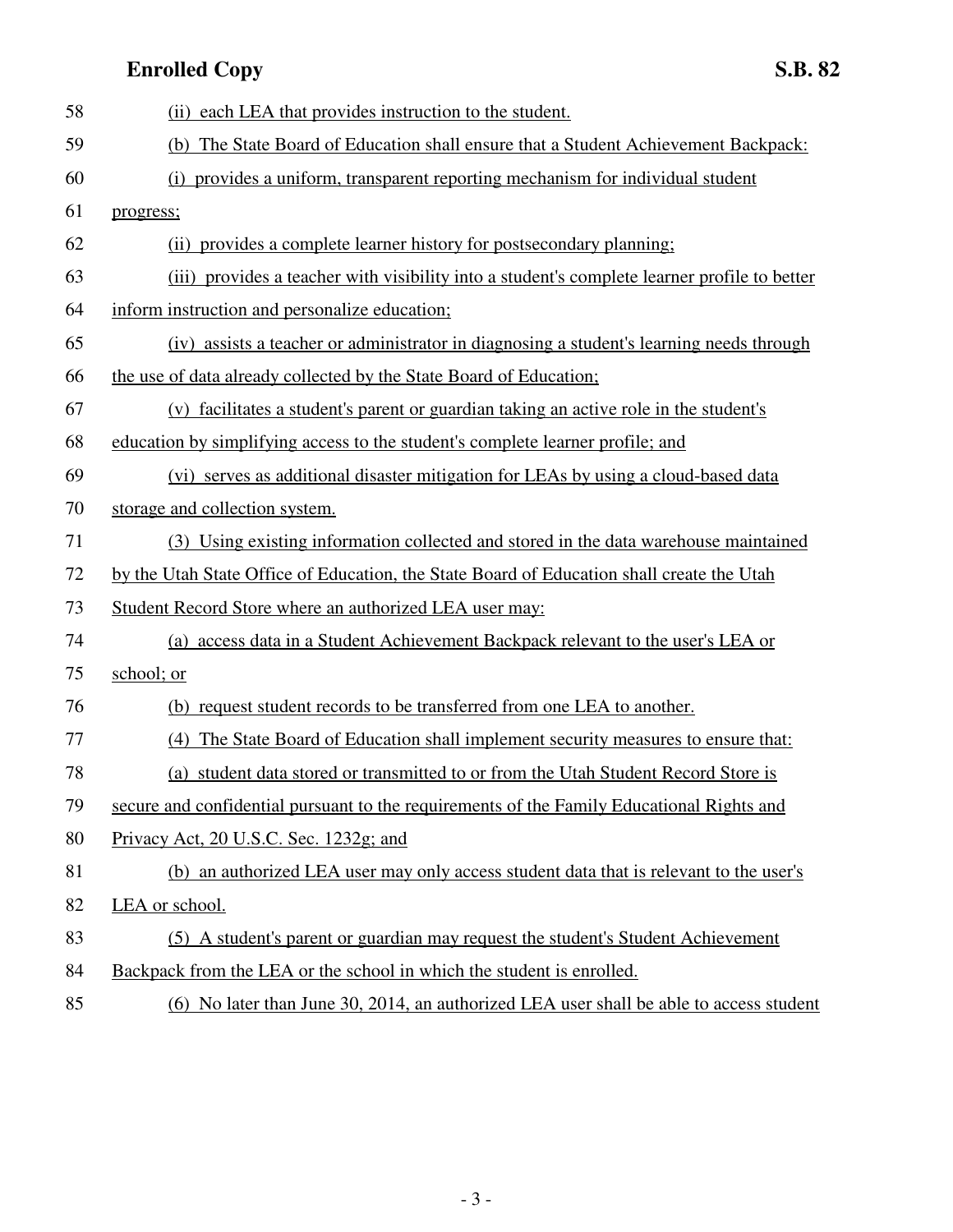| 86  | data in a Student Achievement Backpack, which shall include the following data, or request the  |
|-----|-------------------------------------------------------------------------------------------------|
| 87  | data be transferred from one LEA to another:                                                    |
| 88  | (a) student demographics;                                                                       |
| 89  | (b) course grades;                                                                              |
| 90  | (c) course history; and                                                                         |
| 91  | (d) results for an assessment administered under U-PASS.                                        |
| 92  | (7) No later than June 30, 2015, an authorized LEA user shall be able to access student         |
| 93  | data in a Student Achievement Backpack, which shall include the data listed in Subsections      |
| 94  | $(6)(a)$ through (d) and the following data, or request the data be transferred from one LEA to |
| 95  | another:                                                                                        |
| 96  | (a) section attendance;                                                                         |
| 97  | (b) the name of a student's teacher for classes or courses the student takes;                   |
| 98  | (c) teacher qualifications for a student's teacher, including years of experience, degree,      |
| 99  | license, and endorsement;                                                                       |
| 100 | (d) results of formative, interim, and summative computer adaptive assessments                  |
| 101 | administered pursuant to Section 53A-1-603;                                                     |
| 102 | (e) detailed data demonstrating a student's mastery of core standards and objectives as         |
| 103 | measured by computer adaptive assessments administered pursuant to Section 53A-1-603;           |
| 104 | (f) a student's writing sample written for an online writing assessment administered            |
| 105 | pursuant to Section 53A-1-603;                                                                  |
| 106 | (g) student growth scores for U-PASS tests;                                                     |
| 107 | (h) a school's grade assigned pursuant to Part 11, School Grading Act;                          |
| 108 | (i) results of benchmark assessments of reading administered pursuant to Section                |
| 109 | 53A-1-606.6; and                                                                                |
| 110 | (i) a student's reading level at the end of grade 3.                                            |
| 111 | (8) No later than June 30, 2017, the State Board of Education shall ensure that data            |
| 112 | collected in the Utah Student Record Store for a Student Achievement Backpack shall be          |
| 113 | integrated into each LEA's student information system and shall be made available to a          |